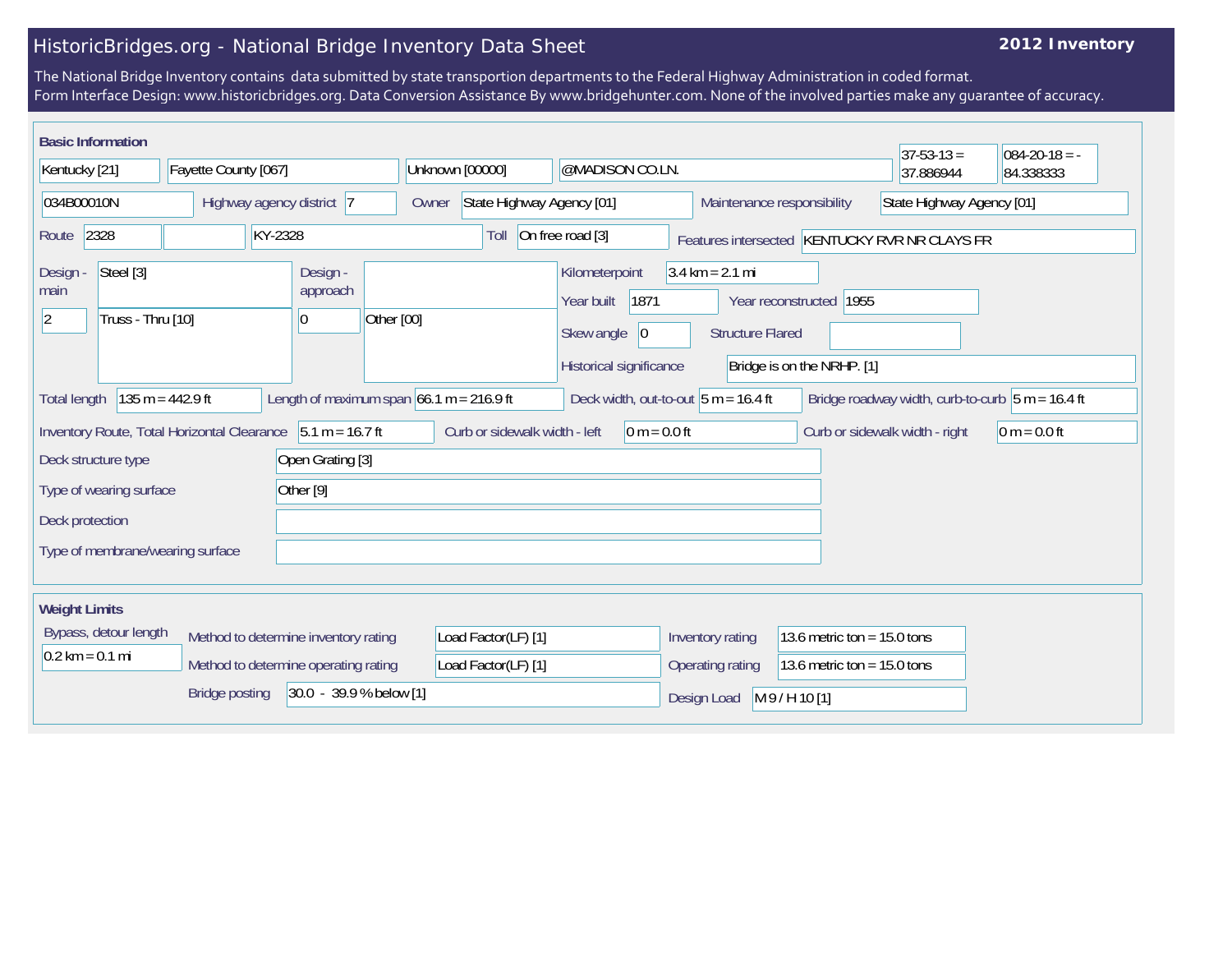| <b>Functional Details</b>                                                                                |                                                                                         |
|----------------------------------------------------------------------------------------------------------|-----------------------------------------------------------------------------------------|
| 1570<br>Average daily truck traffi   0<br>Average Daily Traffic                                          | Year 2011<br>2031<br>1915<br>%<br>Future average daily traffic<br>Year                  |
| Road classification<br>Local (Rural) [09]                                                                | Approach roadway width<br>$4.9 m = 16.1 ft$<br>Lanes on structure 2                     |
| Type of service on bridge Highway [1]                                                                    | Bridge median<br>Direction of traffic 2 - way traffic [2]                               |
| No parallel structure exists. [N]<br>Parallel structure designation                                      |                                                                                         |
| Waterway [5]<br>Type of service under bridge                                                             | Navigation control<br>Lanes under structure<br>$\overline{0}$                           |
| $0 = N/A$<br>Navigation vertical clearanc                                                                | Navigation horizontal clearance $ 0 = N/A $                                             |
| Minimum navigation vertical clearance, vertical lift bridge $\vert$ 0 m = 0.0 ft                         | Minimum vertical clearance over bridge roadway<br>$4.17 m = 13.7 ft$                    |
| Minimum lateral underclearance reference feature Feature not a highway or railroad [N]                   |                                                                                         |
| Minimum lateral underclearance on right $0 = N/A$                                                        | Minimum lateral underclearance on left $0 = N/A$                                        |
| Minimum Vertical Underclearance $ 0 = N/A$                                                               | Minimum vertical underclearance reference feature Feature not a highway or railroad [N] |
| Appraisal ratings - underclearances N/A [N]                                                              |                                                                                         |
|                                                                                                          |                                                                                         |
| <b>Repair and Replacement Plans</b>                                                                      |                                                                                         |
| Type of work to be performed                                                                             | Work to be done by contract [1]<br>Work done by                                         |
| Replacement of bridge or other structure because<br>of substandard load carrying capacity or substantial | Bridge improvement cost<br>1096000<br>$ 0\rangle$<br>Roadway improvement cost           |
| bridge roadway geometry. [31]                                                                            | $13.5 m = 44.3 ft$<br>Length of structure improvement<br>Total project cost<br>1096000  |
|                                                                                                          | Year of improvement cost estimate                                                       |
|                                                                                                          | Border bridge - state<br>Border bridge - percent responsibility of other state          |
|                                                                                                          | Border bridge - structure number                                                        |